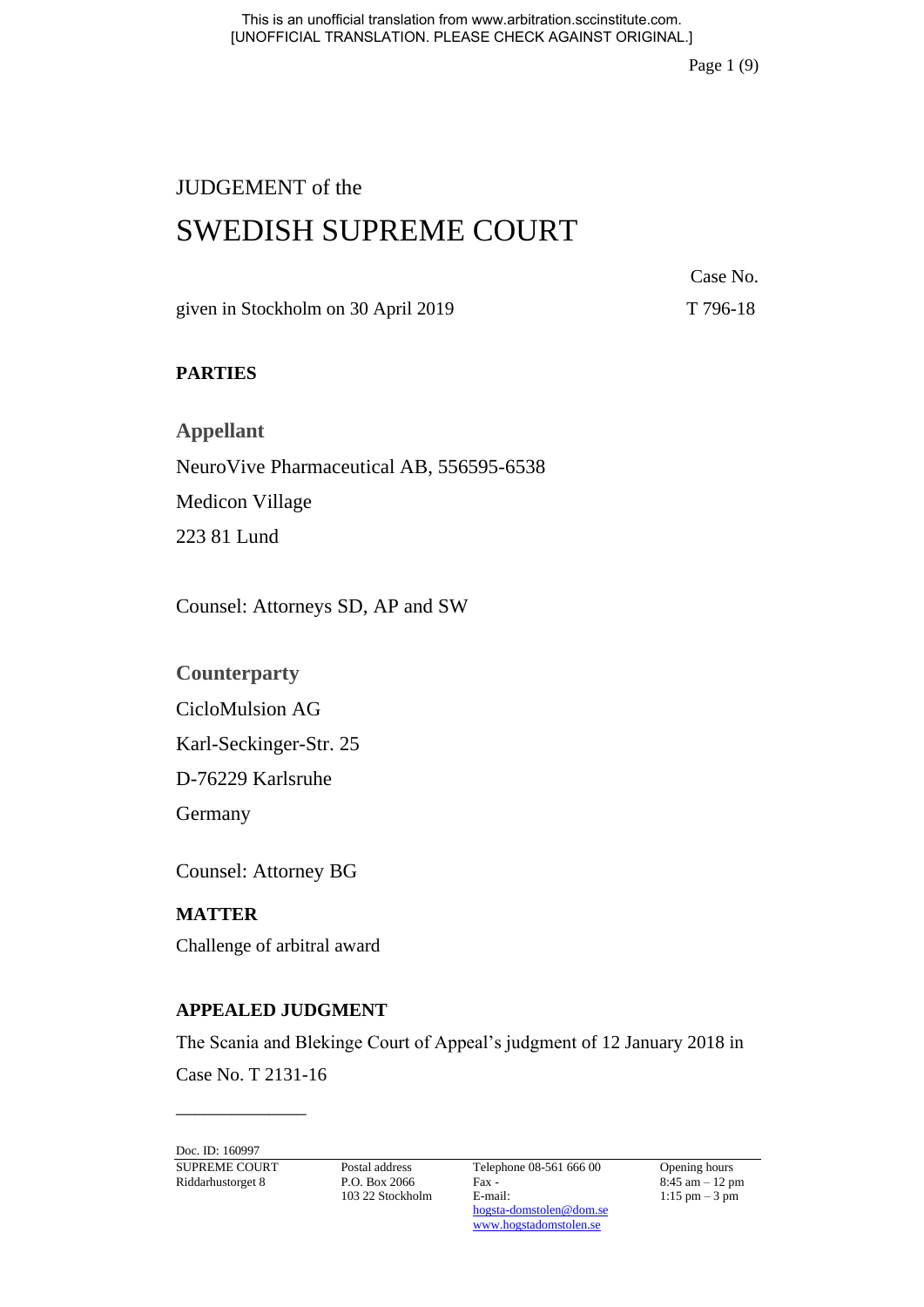This is an unofficial translation from www.arbitration.sccinstitute.com. [UNOFFICIAL TRANSLATION. PLEASE CHECK AGAINST ORIGINAL.]

SWEDISH SUPREME COURT T 796-18 Page 2

## **JUDGMENT OF THE SUPREME COURT**

The Supreme Court rejects the appeal.

NeuroVive Pharmaceutical AB shall compensate CicloMulsion AG for litigation costs before the Supreme Court in the amount of SEK 531,899, of which SEK 510,480 are costs for legal counsel, and in the amount of EUR 20,187, plus interest as from the day of this judgment.

### **MOTIONS BEFORE THE SUPREME COURT**

NeuroVive Pharmaceutical AB has moved that the Supreme Court, by amending the Court of Appeal's judgment, shall set aside the arbitral award with regard to items 2 a) and 5 in the award.

In addition, NeuroVive has moved that the Supreme Court rejects CicloMulsion AG's claim for compensation for litigation costs before the Court of Appeal, and instead order CicloMulsion to compensate NeuroVive for its litigation costs before the Court of Appeal.

CicloMulsion has contested NeuroVive's motions.

The parties have claimed compensation for their litigation costs before the Supreme Court.

### **REASONING OF THE SUPREME COURT**

#### **The questions before the Supreme Court**

1. The case concerns the question whether an alleged procedural error constitutes ground to set aside an arbitral award. Especially, the relevance of the requirement that the error must have likely affected the outcome of the case.

#### **Background**

#### *Introduction*

2. In 2004, CicloMulsion and NeuroVive entered into a license agreement which granted the latter company an exclusive license to a certain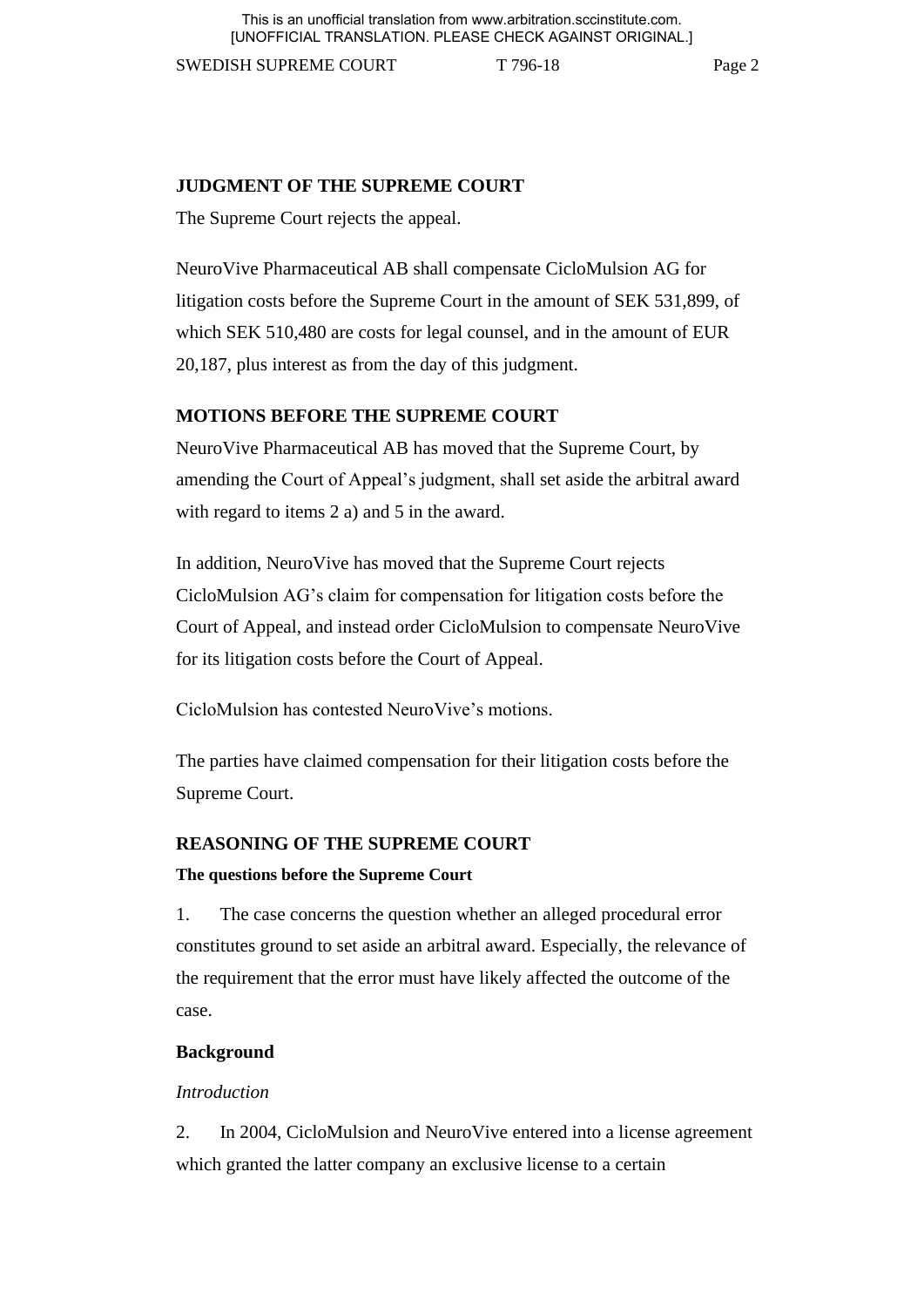pharmaceutical. In addition, NeuroVive had the possibility to acquire the rights of the pharmaceutical under the agreement by making a payment of a fixed sum and then pay royalties in a certain way. This purchase option was exercised by NeuroVive in 2010. The agreement contains an arbitration clause which refers to the Arbitration Rules of the Arbitration Institute of the Stockholm Chamber of Commerce (SCC Arbitration Rules 2010).

3. In March 2013, CicloMulsion requested arbitration. One of the main issues in the arbitration related to the interpretation of item 4 of the license agreement, which was the item that regulated NeuroVive's obligation to pay royalties to CicloMulsion. On 25 May 2016, the arbitral tribunal rendered a partial award which, *inter alia*, dealt with that issue.

4. Both parties challenged the arbitral award. In those parts that are of interest in the Supreme Court, CicloMulsion invoked that procedural errors had been made which affected the outcome of the case and to which CicloMuslion had not contributed.

### *The alleged procedural error*

5. During the arbitration, and after exchange of some submissions by the parties had taken place, the arbitral tribunal issued a procedural order, Procedural Order no. 10 (hereinafter "the Procedural Order"), which, *inter alia*, in item A (5) contained a position in relation to the parties' intention with item 4 of the license agreement. This position meant that CicloMulsion's right to the royalties in relation to a certain country was not conditioned by a launch of the pharmaceutical in the country.

6. Further, in item A (1) and A (7) in the Procedural Order, it was stated that the position in relation to the intention of the parties in that part was final. It was also stated that the arbitral tribunal would not deviate from the position in relation to the intention of the parties without informing the parties in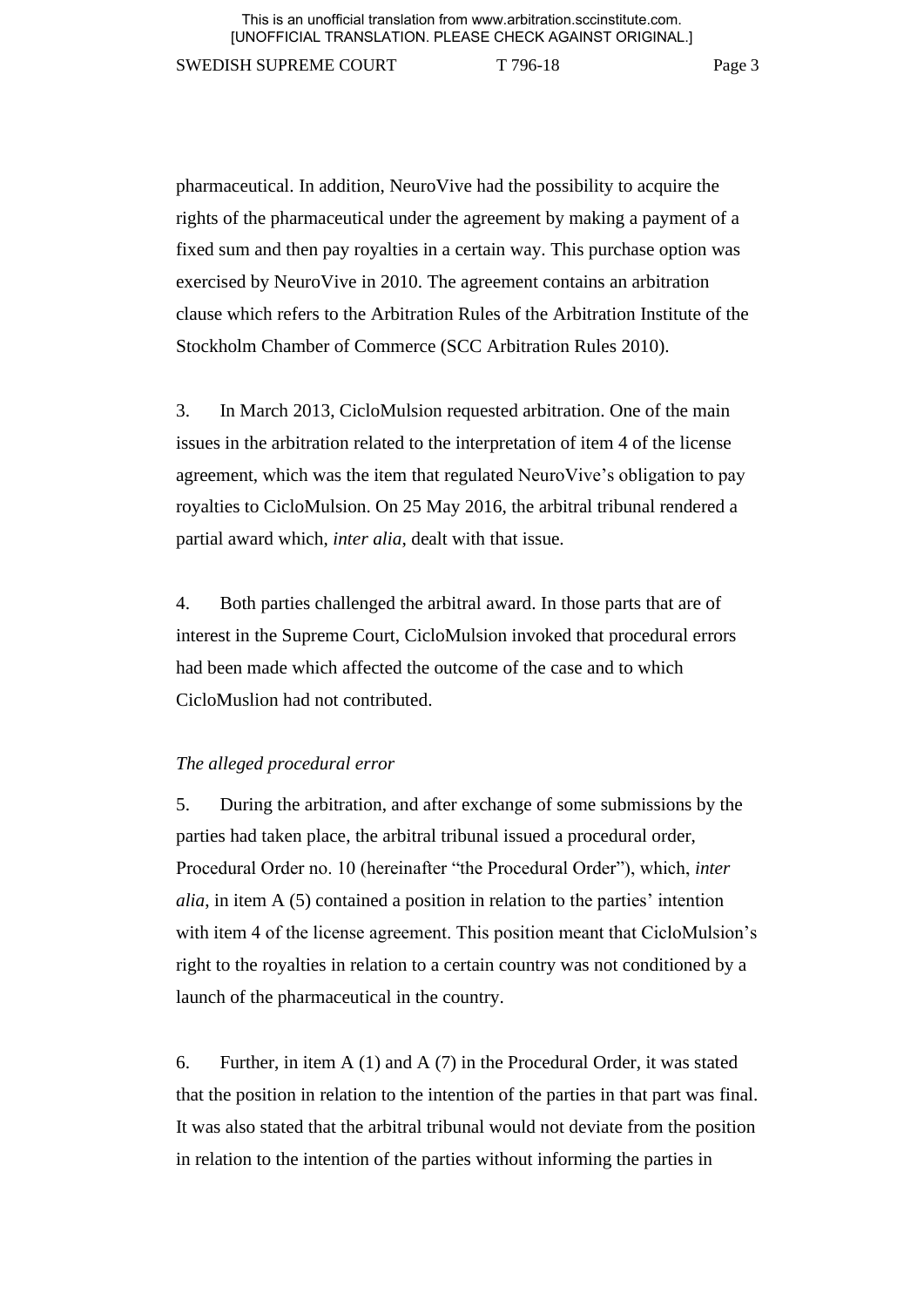advance and providing them with an opportunity to comment on the issue. The tribunal did however reserve the right to resume this part of the proceedings.

7. During the following exchange of submissions regarding the remaining parts of the case, NeuroVive nevertheless did touch upon the issue regarding the parties' intention in item 4 of the license agreement. CicloMulsion was given the opportunity to comment on what NeuroVive had submitted in its submission. The arbitral tribunal did not inform the parties that it considered to change its position from the Procedural Order.

8. In the partial award, which was rendered almost two years after the Procedural Order was made, the arbitral tribunal concluded that the calculation of CicloMulsion's royalties was to be based also on payments that had been made prior to a launch, but that the right to the payment was conditioned by the fact that a launch eventually was made in the countries.

9. In its challenge application, CicloMulsion claimed that the arbitral tribunal had committed a procedural error. According to the company, the arbitral tribunal had, contrary to its initial position in the Procedural Order, made the right to the royalties conditioned upon an initial launch. This had occurred without the arbitral tribunal informing the parties in advance, which, according to the company, was a violation of the procedural rule that the arbitral tribunal had decided in the Procedural Order. CicloMulsion referred to a decision by the arbitral tribunal, which was made after the partial award, in which the tribunal had expressed regret that it had not followed the rule in the Procedural Order.

#### *The Court of Appeal's assessment*

10. The Court of Appeal has found that the arbitral tribunal has deviated from its position in the Procedural Order without complying with the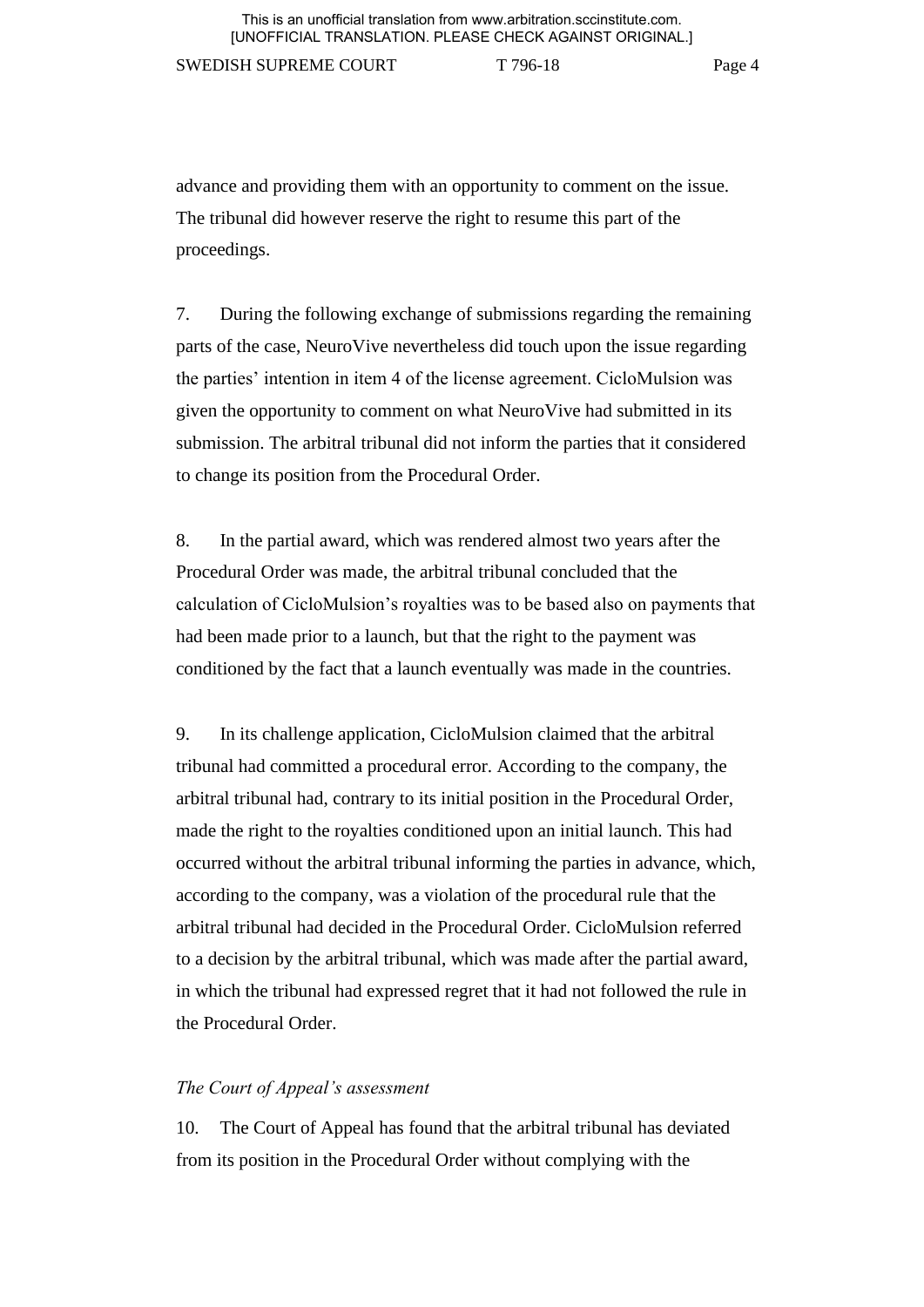procedural steps specified by the tribunal. In doing so, CicloMulsion has been denied the right to argue its case to a reasonable extent. According to the Court of Appeal, this has constituted a procedural error which was not caused by CicloMulsion, and which likely has affected the outcome. The Court of Appeal has as a consequence of CicloMulsion's challenge set aside the arbitral award in part, specifically items 1, 2 a), 3 and 4.

### *NeuroVive's appeal*

11. NeuroVive has – with the exception of one item in the arbitral award, item 2 a), which also according to NeuroVive's challenge application was to be set aside – appealed the judgment by the Court of Appeal in relation to those parts which approve the challenge application by CicloMulsion. NeuroVive has alleged that no procedural errors have been made in relation to the parts in question and that the prerequisites to set aside the arbitral award, in any event, are not met.

#### **Legal starting points**

12. An arbitral award shall be set aside in part or in total after a challenge application from a party, if, *inter alia*, a procedural error has occurred, without the fault of the party, which is likely to have affected the outcome (the Swedish Arbitration Act 1999:116 as read before 1 March 2019, Section 34, paragraph 1, item 6).

13. The provision has the character of a general clause and aims to capture procedural errors which should be basis for challenge. It is intended to be applied restrictively (see Government Bill 1998/99:35 p. 147 f.).

14. An arbitral tribunal has vast possibilities to adapt the conduct of an arbitration in line with the nature of the dispute and the requests by the parties. However, the proceedings must satisfy reasonable requirements of rule of law and provide the parties with adequate opportunity to argue their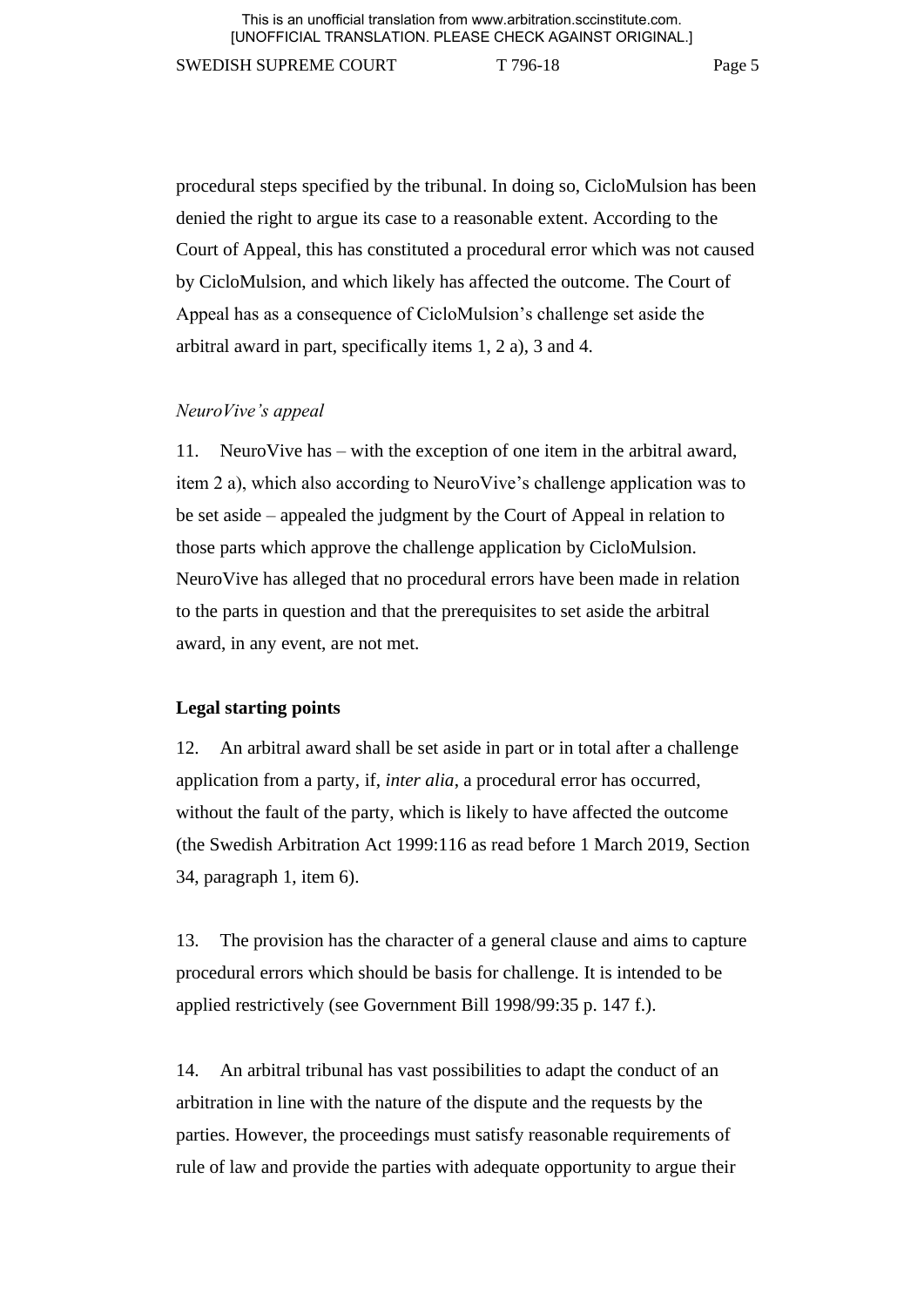cases. Therefore, the parties must be treated in an impartial way and the proceedings must be transparent and reasonable predictable for the parties.

15. The requirement that the error must likely have affected the outcome has narrowed the scope of the provision to errors that are substantive. It is not sufficient that there is a considerable possibility that the error has affected the outcome, instead it is required that there is a tangible connection between the error and the outcome. In order for an error to be basis for a challenge, it is further presumed that it must be of reasonable importance to the challenging party. (See Government Bill 1998/99:35 p. 148 and "Belgor", the Swedish Supreme Court's judgment on 20 March 2019 in Case no. T 5437-17 para. 31 and 32.)

16. As a starting point, the assessment of whether the prerequisite of the error having affected the outcome is fulfilled may be made by comparing the faulty conduct with a hypothetical correct conduct. The prerequisite is met if it is likely that the outcome had been different with a correct conduct.

17. In some cases, the procedural error is of such nature that a comparison of this kind cannot be done. In the legal doctrine it has been stated that the assessment of the requirement of the error having affected the outcome should be made in different ways depending on the type of the error and that the assessment, when dealing with errors that are of a more serious art, should be made in a standardized way or that a connection is presumed (compare Lars Heuman, Skiljemannarätt, 1999, p. 637 ff. and Stefan Lindskog, Skiljeförfarande, 2nd ed. 2012, p. 890 ff.; compare also Bengt Lindell, Alternativ tvistlösning, 2000, p. 209).

18. The approach in the legal doctrine has its paragon from the application of the rules regarding procedural errors in the Swedish Code of Judicial Procedure, which may be deemed to have certain support in case law. In the case "Soyak" NJA 2009 p. 128, the Swedish Supreme Court stated that, in the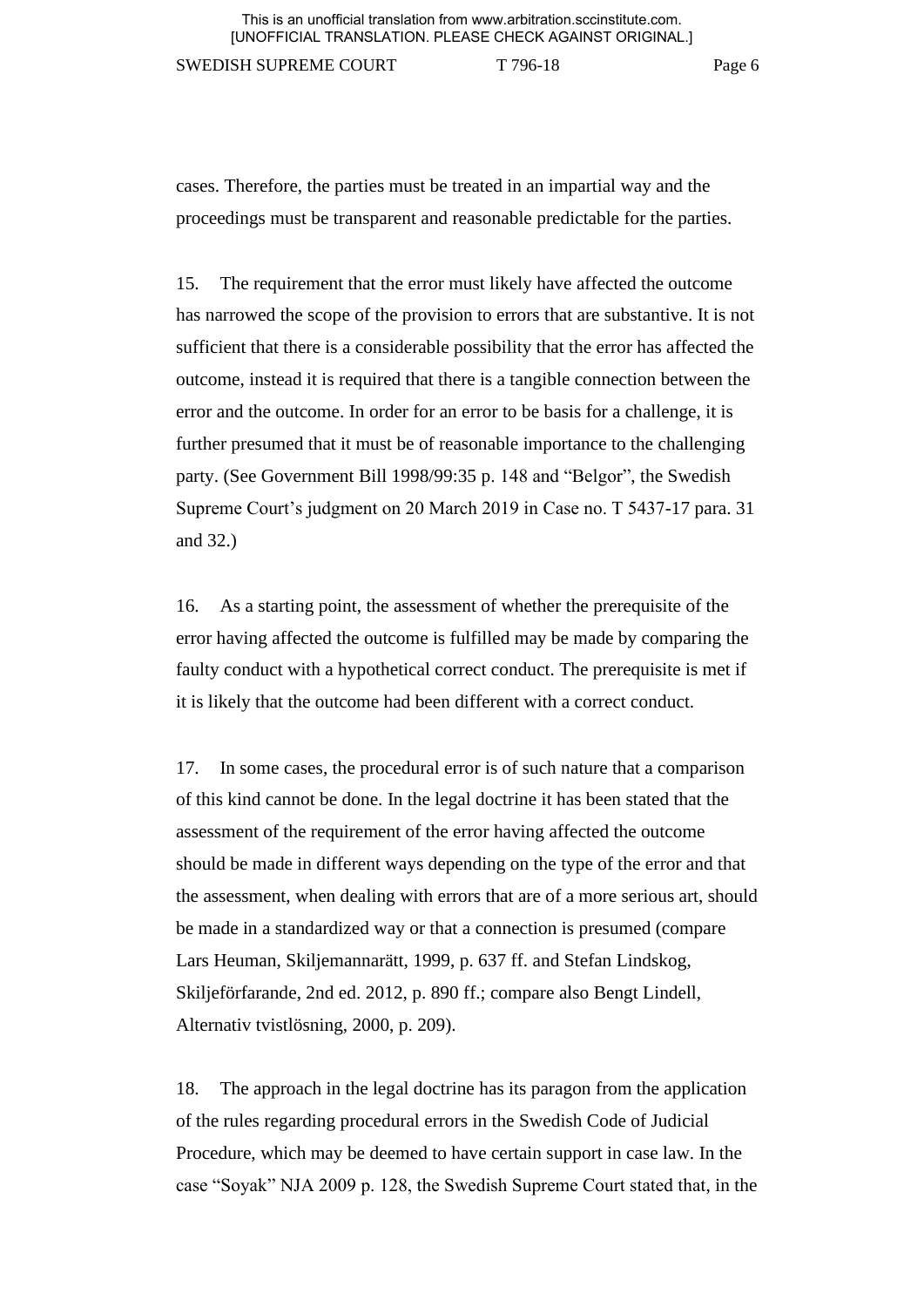event of a serious procedural error, consisting of the lack of legal reasoning for a decision contrary to the applicable arbitration rules, it may be presumed that the error has been significant to the outcome (compare also NJA 1965 p. 384).

19. A presumption that an error has affected the outcome may be justified by the fact that certain errors are of the kind that it is difficult to show that they have affected the outcome of the case, and at the same time they entail that it may be seriously questionable whether the proceeding has been acceptable or not. This may be the case, e.g., when there is a complete lack of reasoning for the decision, as well as when the deliberation has been conducted between two arbitrators only, or if one of the parties has not been given reasonable opportunity to argue its case (compare Lindskog, op. cit., p. 894).

20. The restrictiveness that is intended to characterize the application results in a threshold that should be relatively high, in order to apply a presumption. This means that the application of a presumption of a connection between an error and the outcome of the case cannot be done in the same extent when it is a matter concerning challenge of an arbitral award as when it concerns the meaning of a procedural error under the rules of the Swedish Code of Judicial Procedure.

#### **The assessment in this case**

#### *The arbitral tribunal has deviated from its position in the Procedural Order*

21. The position in the Procedural Order does provide some room for interpretation. However, it is clear from the memorandum which led up to the decision that the arbitral tribunal had considered three different interpretations and had decided in favor of the one which corresponds with CicloMulsion's perception.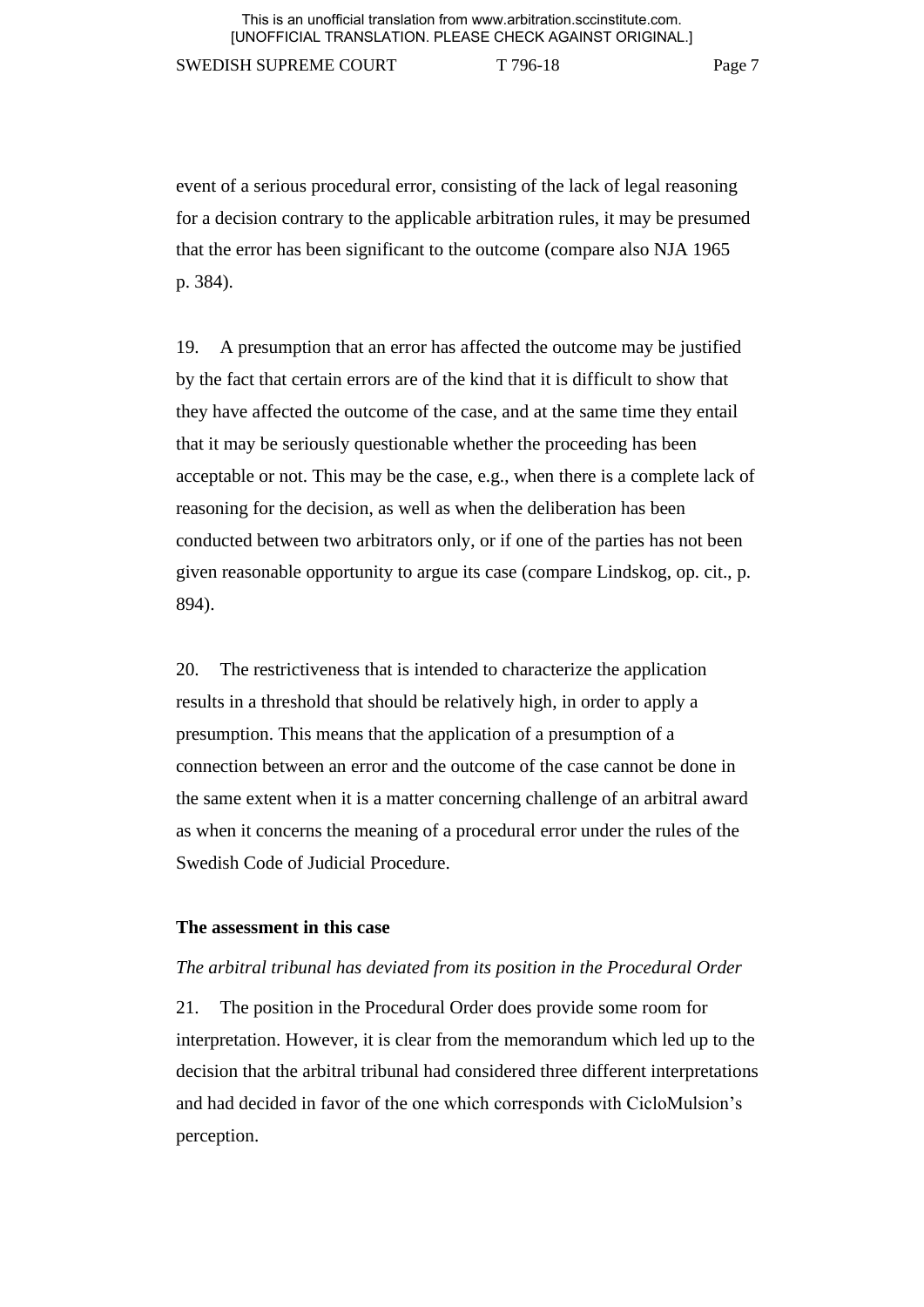"the Arbitral Tribunal agrees with Claimant's reading of Art. 4.1. of the LA that  $-$  in spite of the imprecise wording in the first paragraph of Art. 4.1. referring to 'a period of 15 (fifteen) years after the date of the first launch' – the Parties' true intent was to fix solely an end date for any payments to CM, but not a) to exclude payments received prior to the launch of a product or b) to condition the sharing of payments upon a future launch."

22. The conclusions by the arbitral tribunal in the arbitral award mean that the tribunal has deviated from its position in the Procedural Order.

# *Deviating from the position without informing the parties in advance constitutes a procedural error*

23. According to item A (7) in the Procedural Order, the arbitral tribunal would, if it found reasons to deviate from the position that had been set out in the decision, inform the parties and provide them with an opportunity to submit comments. It is undisputed that the arbitral tribunal has not informed the parties about the fact that it intended to deviate from its position in item A (5) in the Procedural Order. Merely the fact that NeuroVive has continued to argue the issue in one of its submissions after the Procedural Order, and that CicloMulsion has been given the opportunity to comment on NeuroVive's submission, cannot be considered to lead to the result that the arbitral tribunal has obeyed the order of procedure that the tribunal has decided in item A (7). Therefore, a procedural error exists.

#### *CicloMulsion has not caused the error*

24. The procedural error consists primarily of the fact that the arbitral tribunal has not informed the parties that it could have reasons to deviate from its position in the Procedural Order. CicloMulsion cannot be deemed to have been at cause for this error. The conclusion is the same if the procedural error consists of the arbitral tribunal deviating from its position in the Procedural Order when rendering the award without informing the parties in advance.